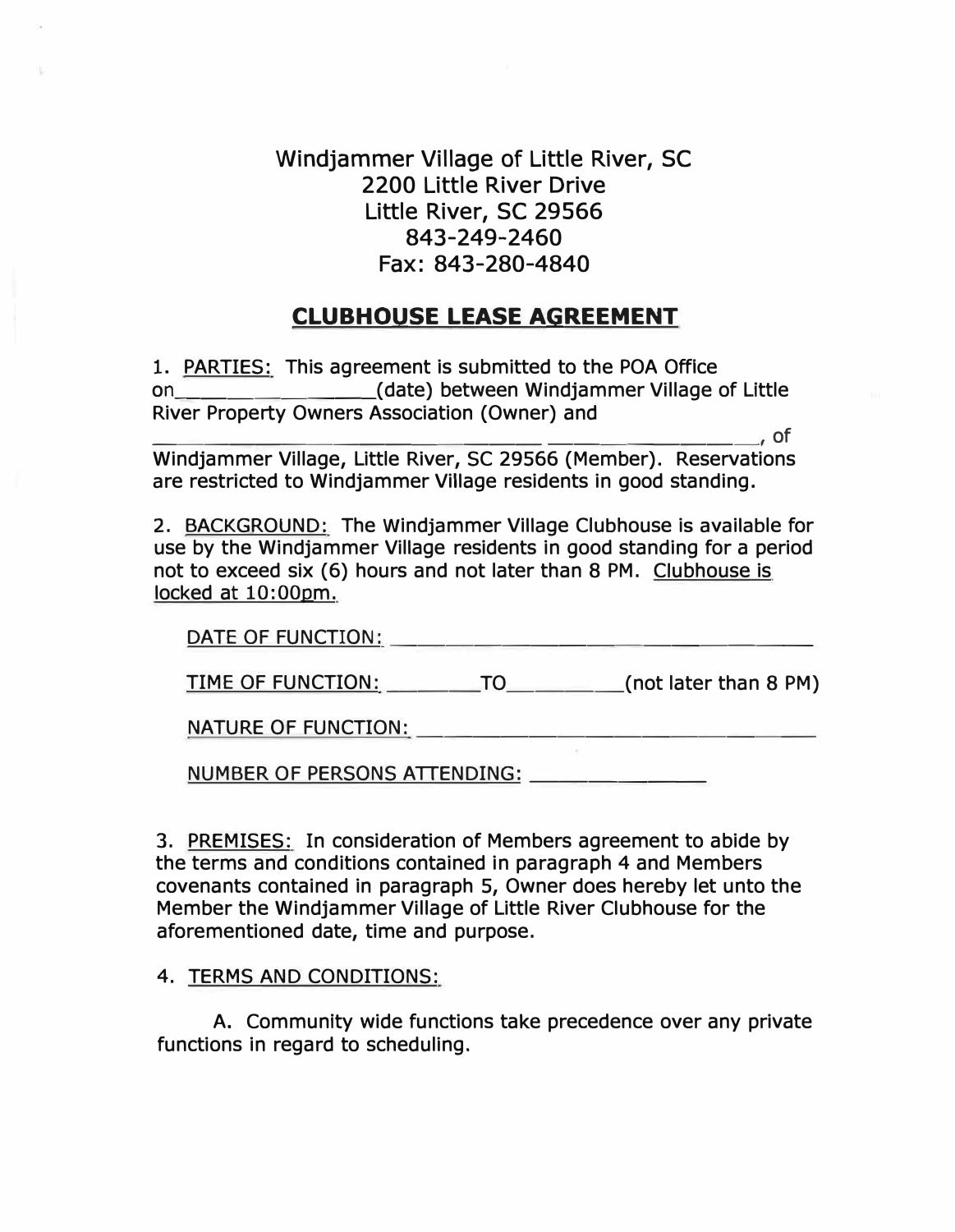#### Page 2 (Lease Agreement)

B. Use of the Clubhouse is restricted to social functions. No sales meetings, benefits for charities, or activities of a similar nature shall be permitted.

C. Only invited guests of Member are permitted in the Clubhouse during the hours of function. A sign will be placed on the door stating 'Private Party• during the hours of function.

D. No kegs of beer shall be permitted in the carpeted area of the building.

E. Parking is restricted to parking areas only. Automobiles of Member or Member's guests found to be parked on areas not designated for automobiles will negate the refund of the deposit referenced in paragraph 5. A request for a gate code to be used by guests entering the Village on the day of the event must be made during office hours prior to the day of the event. The Village gates will not be left open for guests to enter, without just cause. Any damage to the Villages gates caused by guests invited for the event will be the responsibility of the renting member.

F. All regular Clubhouse rules are hereby incorporated by reference; and, if said rules are violated by Member or Member's guests, Member will not be permitted to lease the Clubhouse again for a year.

G. All other amenities, such as the pool, the game room, exercise

room and the playground, are not included.

H. The Board of Directors reserves the right to refuse any rental request after review with reason.

## 5. ADDITIONAL COVENANTS OF MEMBER:

A. At least fifteen (15) days prior to the day of use, two (2) checks must be presented to the Windjammer POA Office in the following amounts: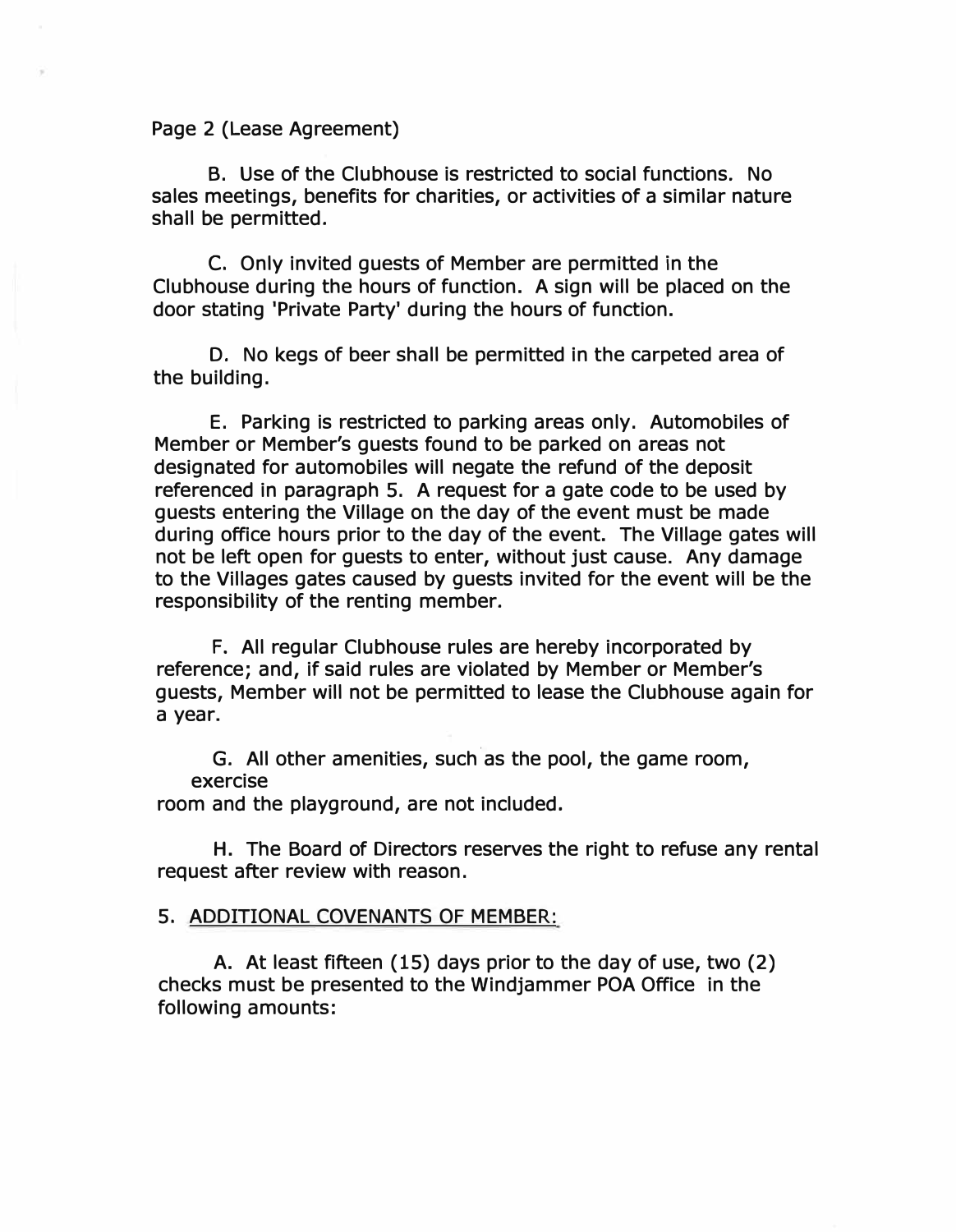1. Use of Library only:

Check #1: \$55.00 (\$30.00 donation plus a \$25 cleaning fee both of which are non-refundable)

Check #2: \$75.00 deposit for damage and cleaning, any part of which may be returned.

2. Use of Library and Kitchen: Check #1: \$65.00 (\$40.00 donation plus a \$25 cleaning fee both of which are non-refundable) Check #2: \$75.00 deposit for damage and cleaning any

part of which may be returned.

3. Use of Clubhouse in whole: Check #1: \$125.00 (\$100.00 donation plus a \$25 cleaning fee both of which are non-refundable) Check #2: \$175.00 deposit for damage and cleaning any part of which may be returned.

. B. Clubhouse inspections will be done before any event starts and after the clean-up is completed. This inspection will be done by a Board member on a rotational basis. Member shall return the premises to the Owner in the same condition as such premises were at the inspection at the beginning of the function.

C. Premises shall be cleaned and restored to their original condition by the time noted in paragraph 2. All party attendees will be out of the Clubhouse at the aforementioned time. A Board of Directors member will be responsible to inspect the Clubhouse after the function, indicating any damage or misuse of the premise. In case of dispute over the condition of the Clubhouse after a private party, the Board of Directors will be the final arbiter.